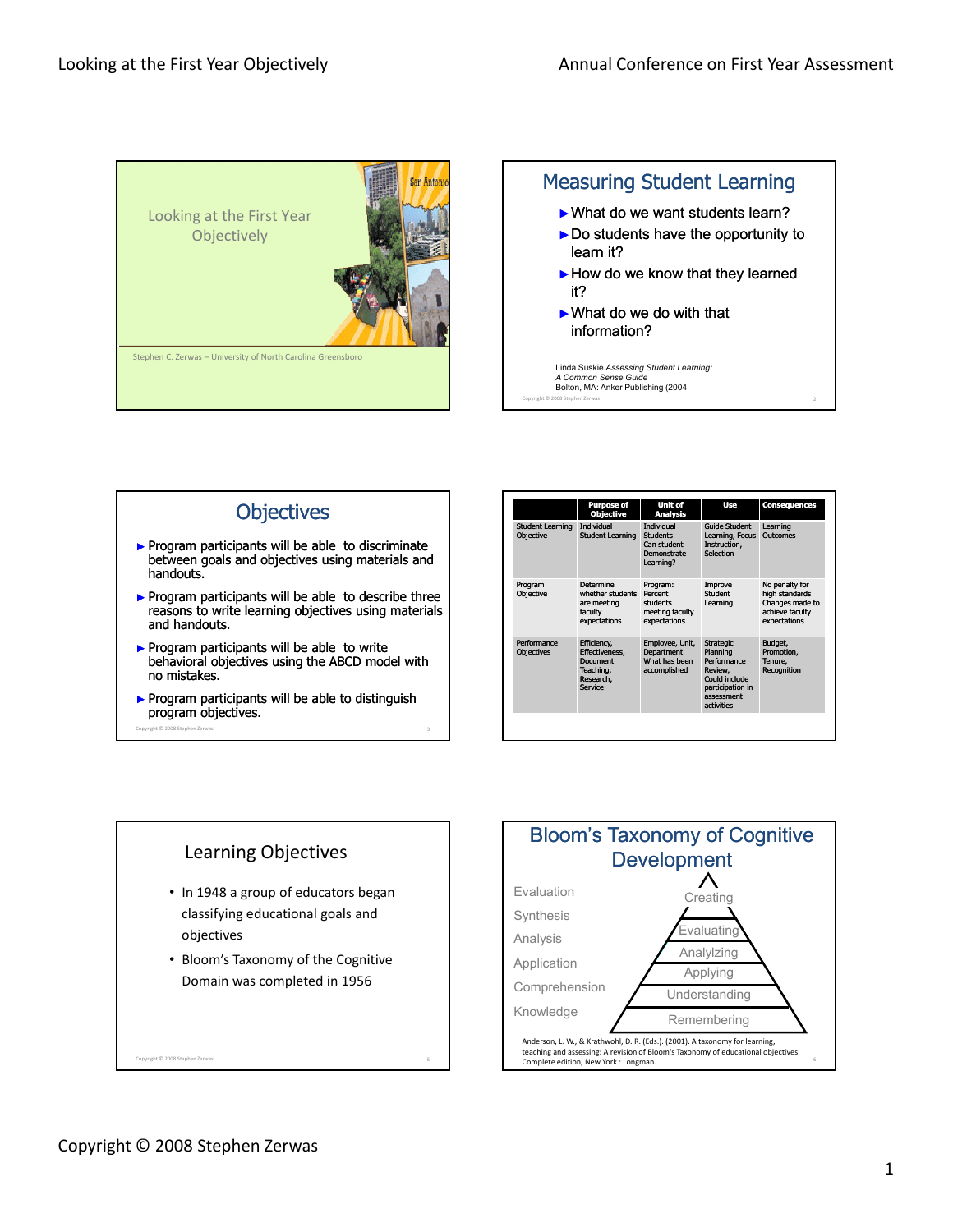**Analyzing**: Breaking material into constituent parts, determining how the parts relate to one another and to an overall structure or purpose through differentiating, organizing, and attributing.

G**Evaluating**: Making judgments based on criteria and standards through checking and critiquing.

G**Creating**: Putting elements together to form a coherent or functional whole; reorganizing elements into a new pattern or structure through generating, planning, or producing.

Copyright © 2008 Stephen Zerwas 7









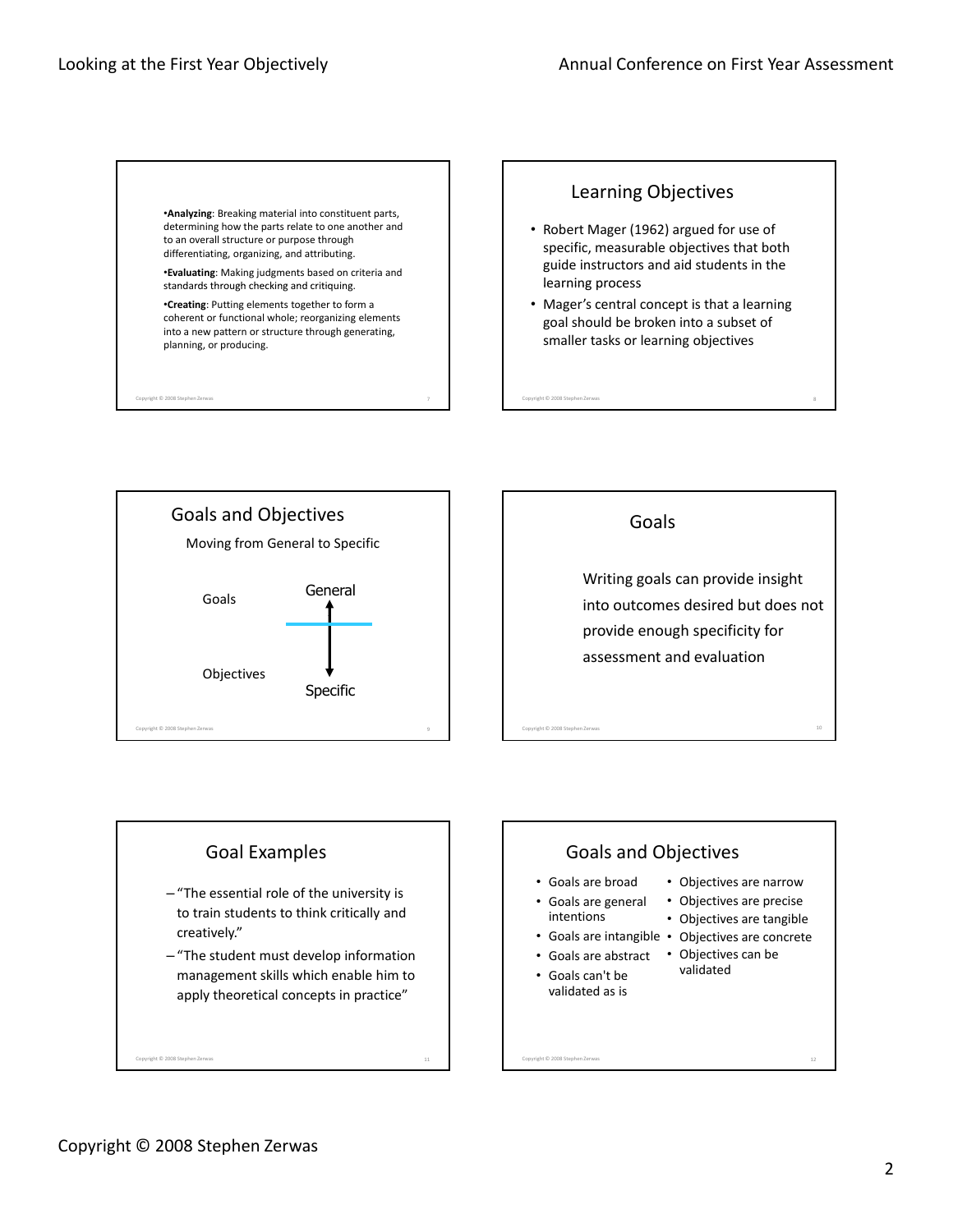### Learning Objectives

A Learning Objective is a written statement of the measurable achievement a participant will be able to demonstrate as a result of participation in a learning activity.

Copyright © 2008 Stephen Zerwas 13

How are program objectives different f from course or class objectives?

Copyright © 2008 Stephen Zerwas 14



# The Purpose of Learning Objectives

- To communicate to participants:
	- What we intend for them to learn
		- so they can organize their efforts toward accomplishing the desired behavior
		- For self-selection purposes

Copyright © 2008 Stephen Zerwas 16

# The Purpose of Learning Objectives

- To communicate to other interested parties
	- The purpose and degree of success of our activities

Copyright © 2008 Stephen Zerwas 17

- Professional Accreditation Agencies
	- The North Central Association Commission on Accreditation and Schools
	- NCATE, AACSB, CHES, SCHEV

### Characteristics of a Learning Objective

- It is always expressed in terms of the learner.
- It is precise and supports only one interpretation interpretation.
- It describes an observable behavior

- It specifies conditions under which the behavior is performed
- It specifies criteria for accomplishment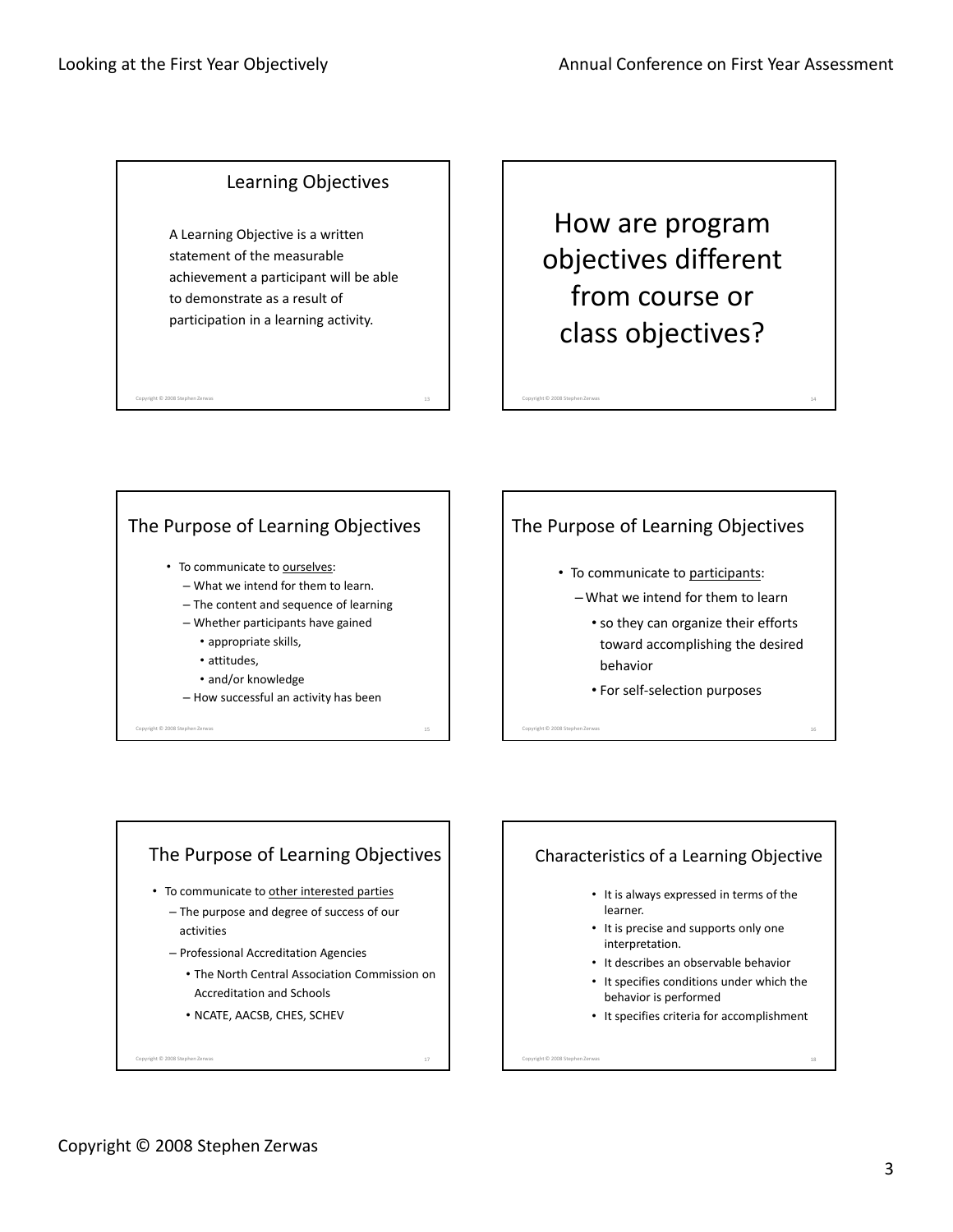





### Covert Verbs

- know
- familiarize
- gain knowledge of
- comprehend
- study
- cover
- understand

eht © 2008 Stephen Zerwa

- be aware
- learn
- appreciate
	- become acquainted with
	- realize
	- develop a working understanding

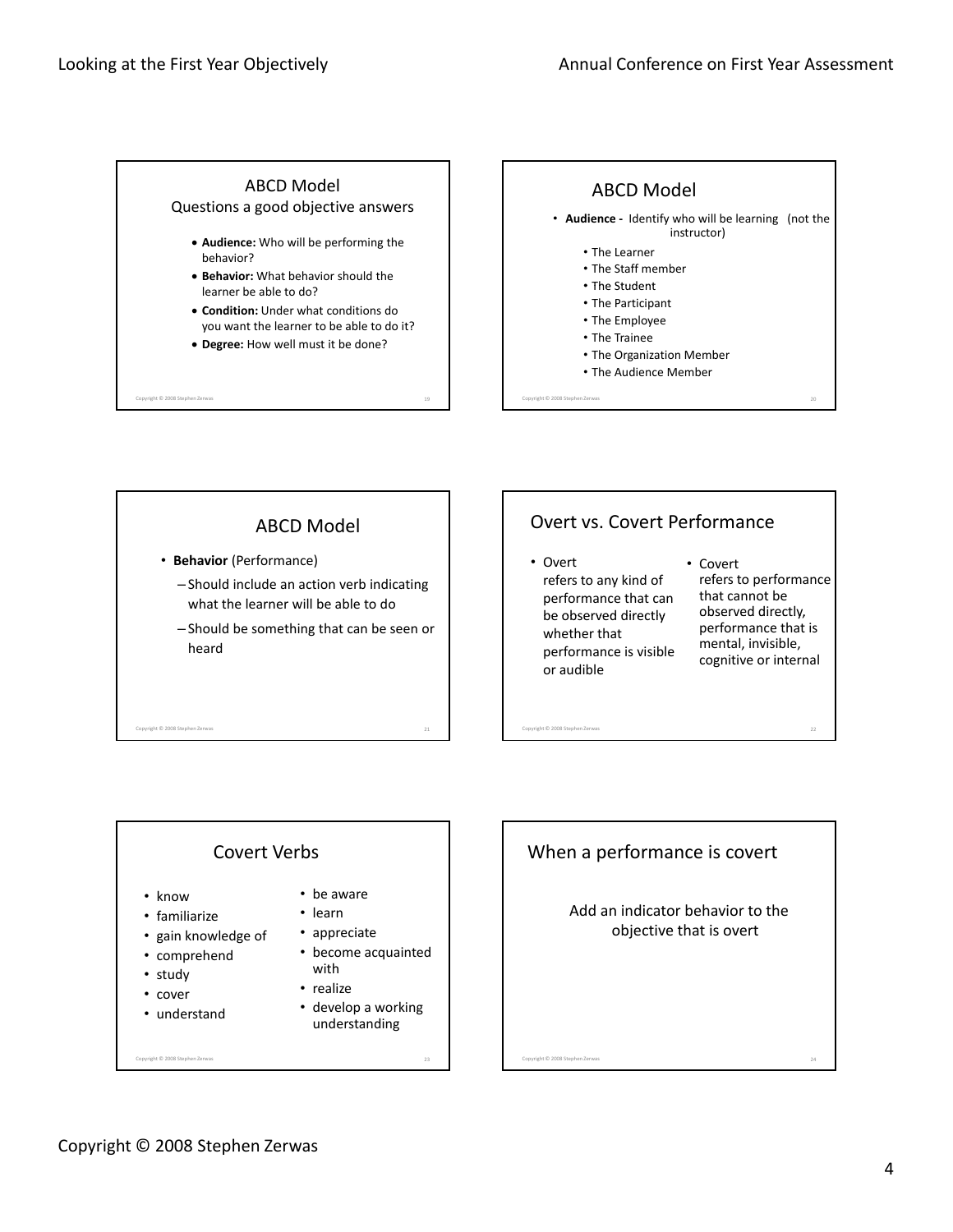### ABCD Model (Behavior)

- "Learner will be able to" (LWBAT)
	- Cognitive objectives
	- Psychomotor objectives
- G **"**Learner will choose to" (LWCT)

Copyright © 2008 Stephen Zerwas 25

- Affective objectives

# ABCD Model

#### **• Condition**

- State the conditions you will impose when learners are demonstrating their mastery of the objective.
- What will the learners be allowed to use?
- Under what conditions must the mastery of skill occur?

Copyright © 2008 Stephen Zerwas 26





### **Time Management**

**1. Cognitive Synthesis**

**The SWBAT create a weekly schedule given a weekly schedule form. The form must be legible and include the following: meals, sleep, classes, work, study hours, extra-curricular activities, commute time, and time to get ready.**

**2. Cognitive Knowledge**

**The SWBAT identify 5 of the 8 components of a weekly schedule.**

**3. Affective** 

**The student will choose to (SWCT) endorse the use of a weekly schedule.**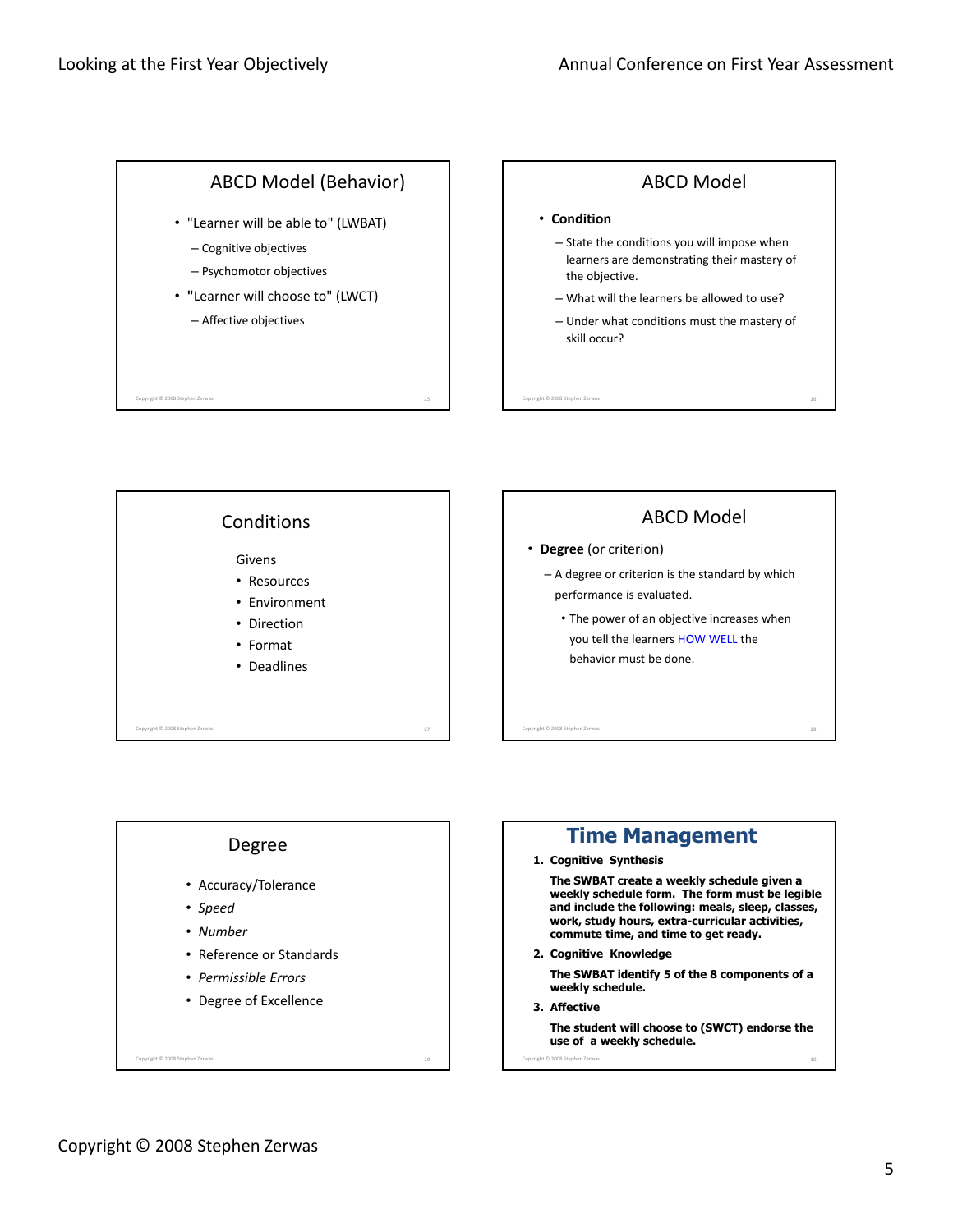ght © 2008 Stephen Zerwas

ight © 2008 Stephen Zerwas

#### SQ3R Reading Method Cognitive Knowledge The SWBAT identify the content and sequence of the SQ3R reading method. Cornell Note-taking Method Cognitive Knowledge The SWBAT identify three elements of the Cornell note-The SWBAT identify three elements of the Cornell note taking format. Anger Management Affective The student will choose an effective alternate course of action from the techniques learned in the workshop**.**

### **Academic Advising**

Cognitive - Knowledge questions:

Given a current catalog, a SWBAT indicate the resources available to answer a financial aid question.

Given a current catalog, a SWBAT identify the specific elements of the general education requirements.

Copyright © 2008 Stephen Zerwas 32

# Diagnosing Objectives

Participants will be able to name two reasons why objectives are important without handouts or notes.

# Diagnosing Objectives

Participants will be able to apply the ABCD Model to their course objectives and syllabus prior to fall semester

# Diagnosing Objectives

Participants will be able to diagnose learning objectives without handouts when given a sample objective with 100% accuracy.

# SMART Model

G**S**pecific

right © 2008 Stephen Zerwas

- G**M**easurable
- G**A**ttainable
- G**R**elevant
- **•Time Limited**

Copyright © 2008 Stephen Zerwas 36

eht © 2008 Stephen Zerw